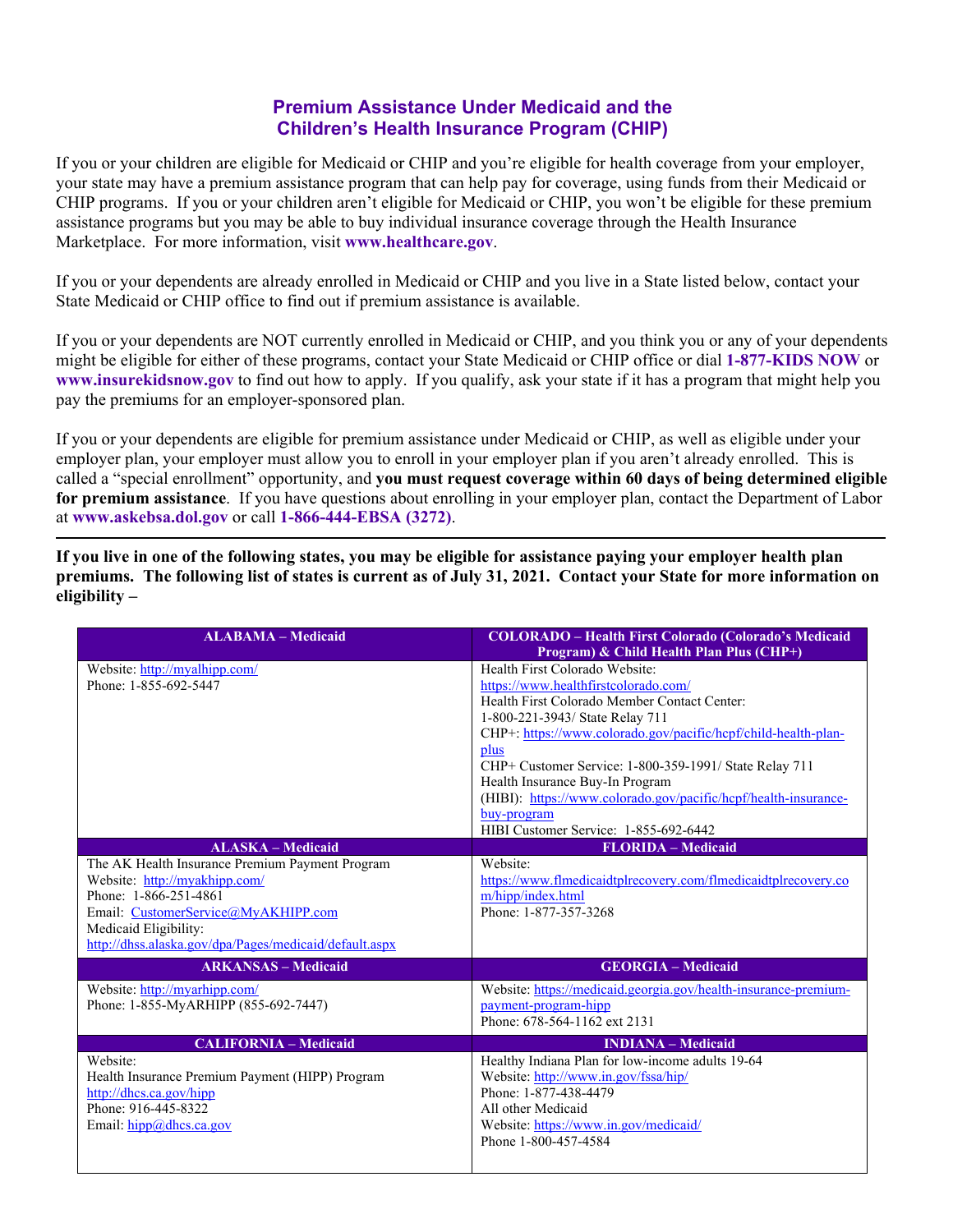| <b>IOWA</b> – Medicaid and CHIP (Hawki)                                                            | <b>MONTANA</b> - Medicaid                                                              |
|----------------------------------------------------------------------------------------------------|----------------------------------------------------------------------------------------|
| Medicaid Website:                                                                                  | Website:                                                                               |
| https://dhs.iowa.gov/ime/members                                                                   | http://dphhs.mt.gov/MontanaHealthcarePrograms/HIPP                                     |
| Medicaid Phone: 1-800-338-8366                                                                     | Phone: 1-800-694-3084                                                                  |
| Hawki Website:<br>http://dhs.iowa.gov/Hawki                                                        |                                                                                        |
| Hawki Phone: 1-800-257-8563                                                                        |                                                                                        |
| HIPP Website:                                                                                      |                                                                                        |
| https://dhs.iowa.gov/ime/members/medicaid-a-to-z/hipp                                              |                                                                                        |
| HIPP Phone: 1-888-346-9562                                                                         |                                                                                        |
| <b>KANSAS</b> - Medicaid<br>Website: https://www.kancare.ks.gov/                                   | <b>NEBRASKA - Medicaid</b><br>Website: http://www.ACCESSNebraska.ne.gov                |
| Phone: 1-800-792-4884                                                                              | Phone: 1-855-632-7633                                                                  |
|                                                                                                    | Lincoln: 402-473-7000                                                                  |
|                                                                                                    | Omaha: 402-595-1178                                                                    |
| <b>KENTUCKY-Medicaid</b>                                                                           | <b>NEVADA</b> - Medicaid                                                               |
| Kentucky Integrated Health Insurance Premium Payment<br>Program (KI-HIPP) Website:                 | Medicaid Website: http://dhcfp.nv.gov<br>Medicaid Phone: 1-800-992-0900                |
| https://chfs.ky.gov/agencies/dms/member/Pages/kihipp.asp                                           |                                                                                        |
| $\mathbf x$                                                                                        |                                                                                        |
| Phone: 1-855-459-6328                                                                              |                                                                                        |
| Email: KIHIPP.PROGRAM@ky.gov                                                                       |                                                                                        |
| <b>KCHIP</b> Website:                                                                              |                                                                                        |
| https://kidshealth.ky.gov/Pages/index.aspx                                                         |                                                                                        |
| Phone: 1-877-524-4718                                                                              |                                                                                        |
|                                                                                                    |                                                                                        |
| Kentucky Medicaid Website: https://chfs.ky.gov                                                     |                                                                                        |
| <b>LOUISIANA - Medicaid</b>                                                                        | <b>NEW HAMPSHIRE - Medicaid</b>                                                        |
| Website: www.medicaid.la.gov or www.ldh.la.gov/lahipp                                              | Website: https://www.dhhs.nh.gov/oii/hipp.htm                                          |
| Phone: 1-888-342-6207 (Medicaid hotline) or 1-855-618-<br>5488 (LaHIPP)                            | Phone: 603-271-5218<br>Toll free number for the HIPP program: 1-800-852-3345, ext      |
|                                                                                                    | 5218                                                                                   |
| <b>MAINE - Medicaid</b>                                                                            | <b>NEW JERSEY - Medicaid and CHIP</b>                                                  |
| Enrollment Website:                                                                                | Medicaid Website:                                                                      |
| https://www.maine.gov/dhhs/ofi/applications-forms                                                  | http://www.state.nj.us/humanservices/                                                  |
| Phone: 1-800-442-6003                                                                              | dmahs/clients/medicaid/                                                                |
| TTY: Maine relay 711                                                                               | Medicaid Phone: 609-631-2392                                                           |
| Private Health Insurance Premium Webpage:                                                          | CHIP Website: http://www.njfamilycare.org/index.html<br>CHIP Phone: 1-800-701-0710     |
| https://www.maine.gov/dhhs/ofi/applications-forms                                                  |                                                                                        |
| Phone: -800-977-6740.                                                                              |                                                                                        |
| TTY: Maine relay 711                                                                               |                                                                                        |
| <b>MASSACHUSETTS - Medicaid and CHIP</b><br>Website: https://www.mass.gov/info-details/masshealth- | <b>NEW YORK - Medicaid</b><br>Website: https://www.health.ny.gov/health care/medicaid/ |
| premium-assistance-pa                                                                              | Phone: 1-800-541-2831                                                                  |
|                                                                                                    |                                                                                        |
| Phone: 1-800-862-4840                                                                              |                                                                                        |
| <b>MINNESOTA - Medicaid</b>                                                                        | <b>NORTH CAROLINA - Medicaid</b>                                                       |
| Website:<br>https://mn.gov/dhs/people-we-serve/children-and-                                       | Website: https://medicaid.ncdhhs.gov/<br>Phone: 919-855-4100                           |
| families/health-care/health-care-programs/programs-and-                                            |                                                                                        |
| services/other-insurance.jsp                                                                       |                                                                                        |
| Phone: 1-800-657-3739                                                                              |                                                                                        |
|                                                                                                    |                                                                                        |